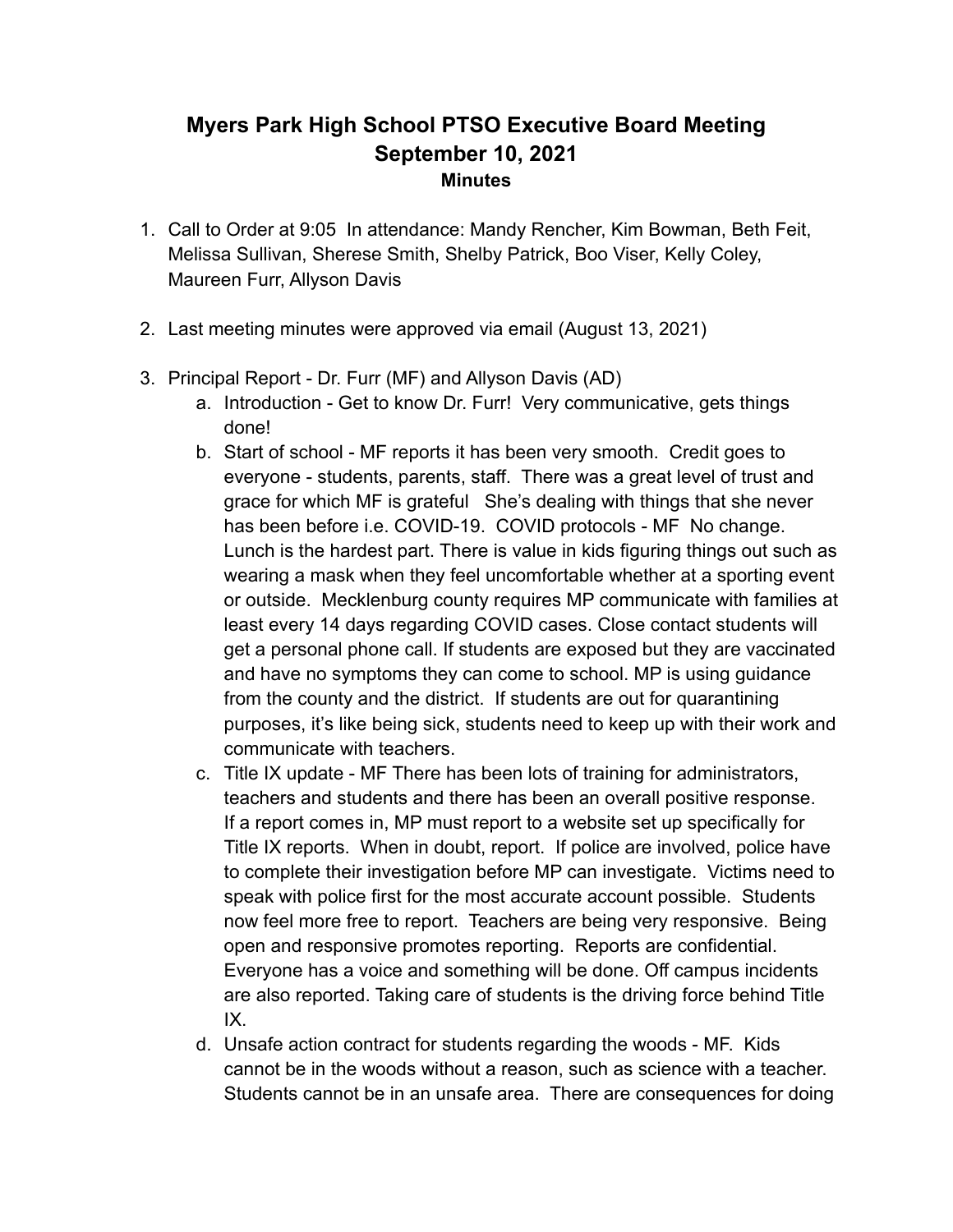so. The first time a student is caught violating the rules, they must sign an agreement stating they will not do so again. Second time is ISS (In School Suspension), and third time is community service. There has to be a stop to this. If you're where we can't see you we can't keep you safe. Only students who get caught have to sign it.

- e. Security update MF Safety is a big concern, she knows things are possible and with yesterday's threat at other local high schools, all was taken very seriously. The safety team, faculty etc worked together very well. Our resource officer, school security were on top of it. There are very qualified cyber security people within CMS. MF doesn't take anything for granted, protocols are in place if and when there is a threat to our campus and they will be followed.
- f. Lunch / assigned seating MF Assigned seating is important for contact tracing. Kids need to respect the rules in place.
- g. Staffing and vacancies AD HR is on overload district wide. We currently have a science department opening, very difficult to fill. NCVPS (North Carolina Virtual Public School) and other teachers are currently covering the classes. Second opening art department, have a recommendation in for that position so waiting for that to be approved. NCPVS and other art teachers are teaching the classes left by the opening. EC (Exceptional Children) also has an opening that needs to be filled. Currently being covered by others in the department. MS Kara Edwards last day is 9/10 She is counselor for students A thru Bru. Students are being spread out by grade to other counselors.
- h. Curriculum Night AD It will be all virtual. If two parents come for each student, classrooms could be too full. Keeping everyone healthy. A lot of advantages to doing it this way. Very accessible. Intended to create the best possible event with getting the information out to parents. Teachers are recording videos Links will be sent out via connect Ed, social media outlets, the website and ME. Parents can watch at their pace. Will send out 3 or 4 different links so that the traffic can be spread out. The link will send parents to a site that has links to all the teachers' videos. Videos have had great response in the past. Videos will stay up until the next curriculum night. Things that are normally done at the PTSO portion of the meeting will be done via a stand alone ME including budget approval, announcing the board and promoting the annual fund. Cathy Bradley can manage the actual voting. Connect Ed goes on website as well as e-mail E-mail Kory Forman if you want to receive connect Ed emails. Requesting the phone calls can be done through parents PowerSchool.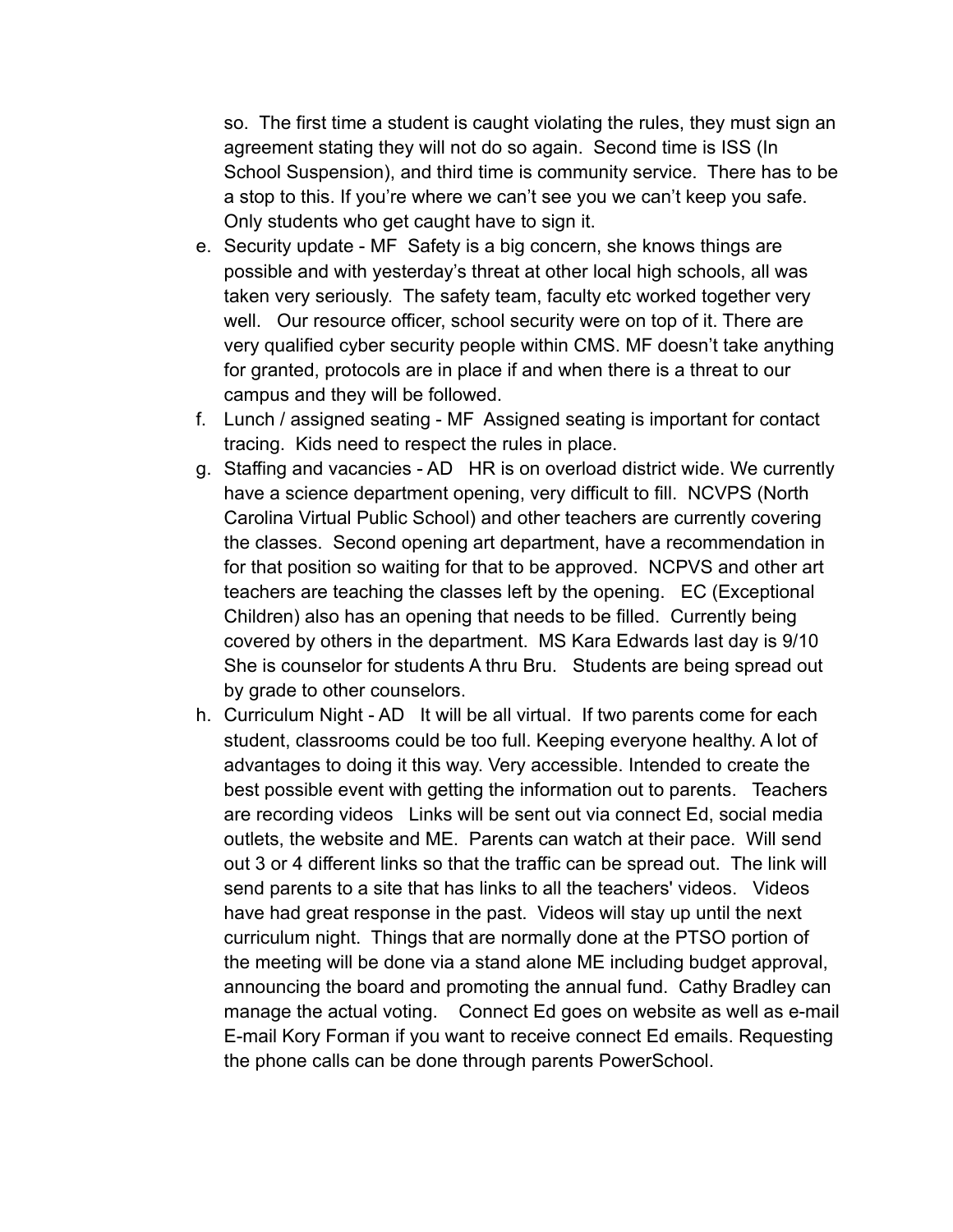- i. Sporting events MF Are we cancelling with schools that are experiencing COVID? Yes, similar to Mallard Creek football game that was cancelled. Masks are not required. Kids need to learn to take care of themselves, distance etc. Safety - do we play schools where the threats took place on 9/9? We don't play any of them.
- j. Traffic MF What we can do is somewhat limited. District is trying to help. Our resource officer is very very good. Neighborhood is furious at the way MP students are parking, blocking driveways etc. Their best move is to call the police, MP admin is not able to do anything. More students are riding busses but less busses are running. Bus routes are being adjusted which causes confusion among the students. Traffic is a very big problem. Traffic lights are also affected with the backups. MF was able to work with DOT to have lights timed more favorably for dismissal onto Runnymede. Working on traffic flow with school safety office for the district, Kevin Erp.
- 4. Treasurer Report (BF)
	- a. Cash Balance and Income/Expenses, see budget attached
	- b. Annual fund donations stayed the same, 200,000. Income is pretty much the same as well. Direct school expenses, pretty standard. Helios is included in safety and security
	- c. Expenses are more than income from annual fund. Lots of committees have asked for more money, costs are increasing in general. Beth has not given lots of committees the overage they asked for as it sets a precedent for future years that cannot be sustained. If the annual fund does bring in more then do we give it to the committees? If it does happen, we can vote to reallocate. Lots of the funds have been given in the past for big ticket wish list items, that doesn't mean their budget is bigger every year. Facilities are usually the big ticket items. Beth will communicate to committee chairs.
	- d. 2021-2022 PTSO Budget Approval:
		- i. Summer Carryover
		- ii. Miscellaneous requests/standardization need 2 way radios. Motion to approve. 2 more radios approved
	- e. Budget approval via Mustang Express.
	- f. Grant Requests go through Dr. Furr. Need to be approved prior to the funds being spent. Not all grants are approved
	- g. Motion to approve the budget for 2021-2022 school year. Approved.
	- h. Zoom account do we need a subscription? Asking AD do we use it one off or get a subscription? Webinar is better because it has more control for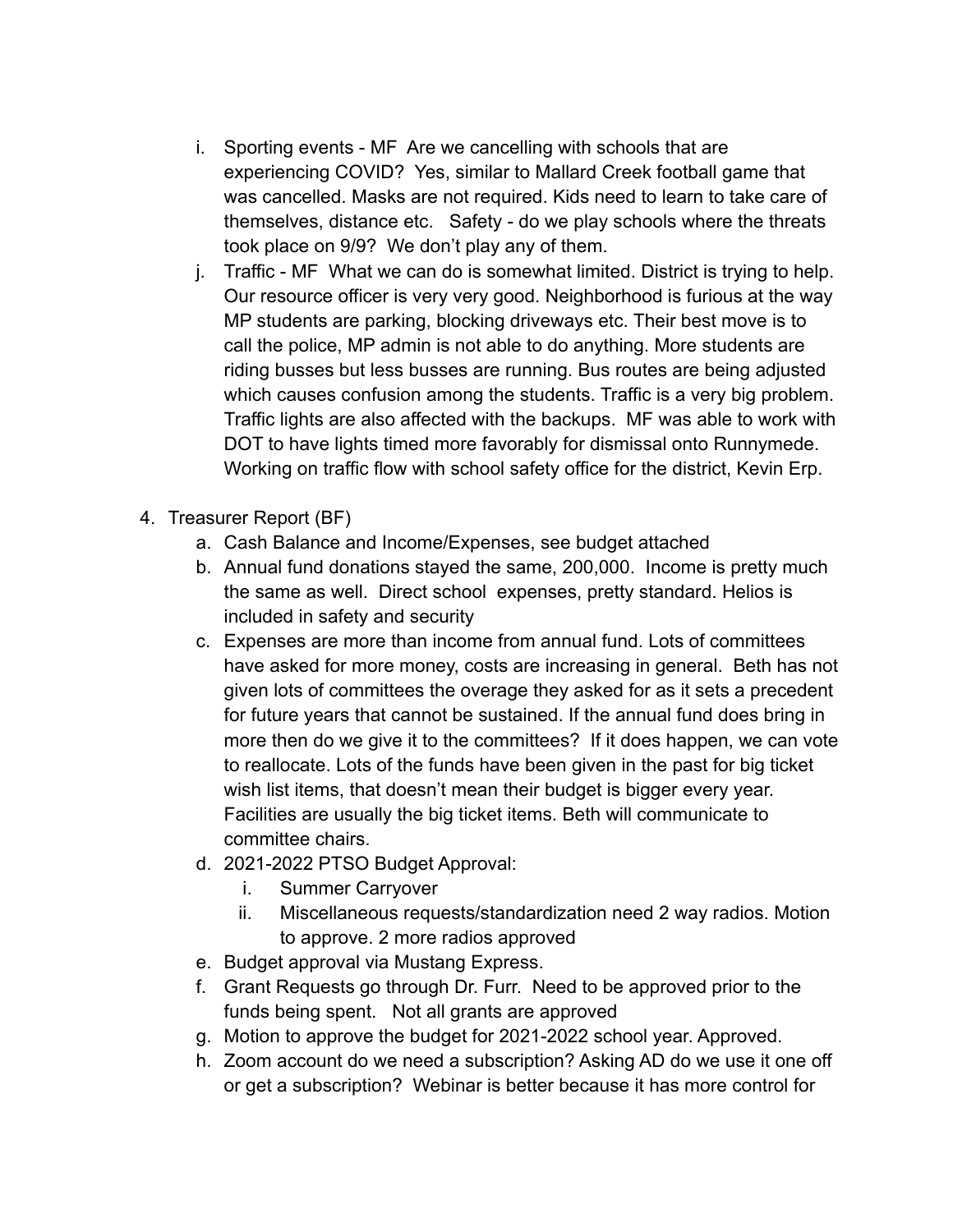the user. When do we use the webinar function? Used it 3 times last year. This year we will have 4 IB nights, also senior night etc. Faculty prefers webinar features. IB can share the cost Worth the cost of the subscription but will pay monthly. Who will be in charge? Staff or volunteer ? It needs to be the same person each time to get the learning curve, maybe a staff person. Will be paid by credit card so the person has to be reimbursed so maybe year is best so that the reimbursement is more smooth Motion and approved to be yearly subscription. Approved. AD will get exact dates so that parent volunteer and staff will need to commit to.

- 5. Annual Fund Report (Sherese, Melissa, Michele) as of 9/10/21, \$93059, with matching it is actually \$103,774 which is about 52% of the goal. It's golng well. Thank you notes have been written, putting stickers in before mailing as a thank you. Doing another ME next week to highlight what the annual fund actually does. Board and leaders of the school should be participating.
- 6. Update from other groups:
	- a. SLT (Mandy) No update. First meeting on 9/16.
	- b. IB Parent Board Laura Tenzer, not in attendance
	- c. Mustang Club (Kim) Fall Tailgate with Sweet Lew's BBQ. Friday Sept. 24th at 5:00.
	- d. MPHS Foundation (Katharine) first meeting next week.
- 7. Committee Updates:
	- a. Staff appreciation- snack break" to kick off our monthly events for staff. Staff will be invited to pick up some popcorn and a drink during lunch periods on Sept 15. Our October event, Hubie D's food truck will be on the early release day, Wednesday, Oct
	- b. Staff luncheon- served Publix boxed lunches on 8/13, went smoothly. Staff was appreciative
	- c. InReach/Outreach, extremely busy already. Needs are great
	- d. Campus Beautification clean up went well. Had athletes as well. Still need hand railing on the steps. Still hoping CMS will pay
	- e. 9th grade events Facebook Live on 9/10
	- f. Open Campus We hosted three in-person sessions on 8/19 and a live virtual event on 8/13. Everything went really well. Congrats to Natasha Scrivener and her committee.
	- g. Senior signs sold 220
	- h. Mental Health Initiative Kiley Thiel and Katie Boggs have volunteered to help. They will be working with guidance who is really busy. They have